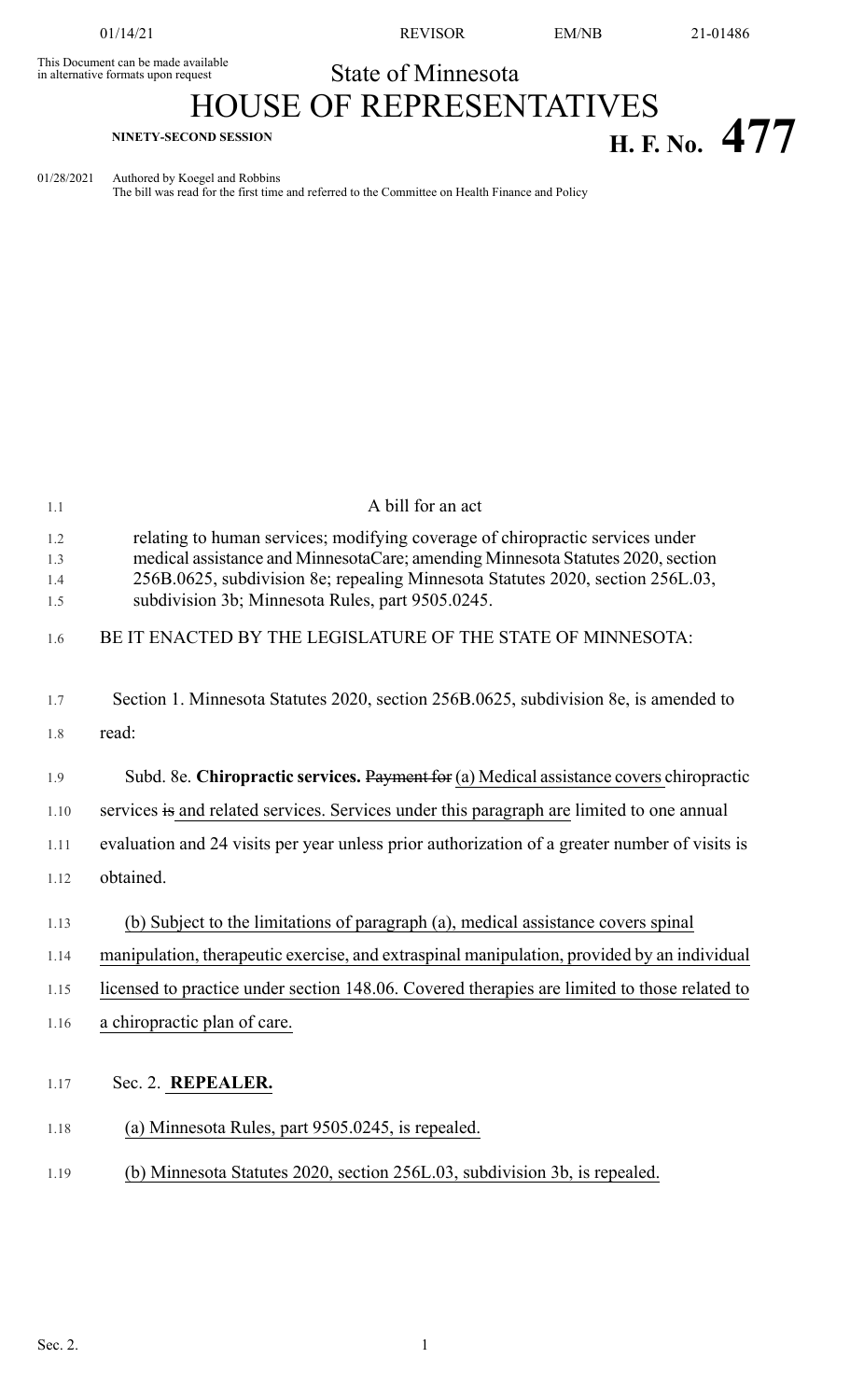#### APPENDIX Repealed Minnesota Statutes: 21-01486

### **256L.03 COVERED HEALTH SERVICES.**

Subd. 3b. **Chiropractic services.** MinnesotaCare covers the following chiropractic services: medically necessary exams, manual manipulation of the spine, and x-rays.